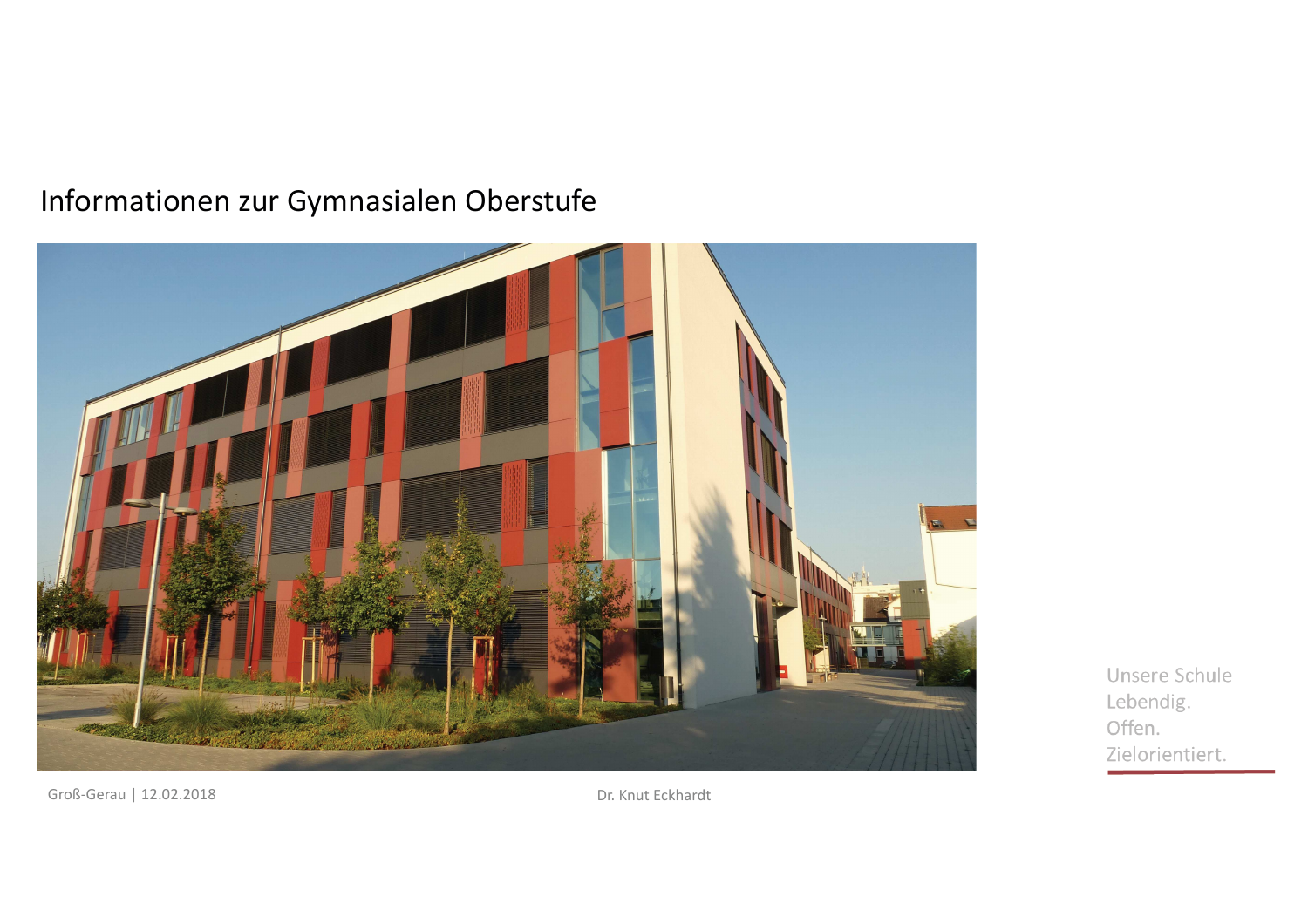### PROGNOSE SCHÜLERZAHLEN

|           | Jg.-stufe |     |     |     |     |                |       |          |
|-----------|-----------|-----|-----|-----|-----|----------------|-------|----------|
| Schuljahr | 8         | 9   | 10  | E   | Q1  | Q <sub>3</sub> | Summe | nur S II |
| 17/18     | 148       | 134 |     | 128 | 150 | 145            | 705   | 423      |
| 18/19     | 138       | 148 |     | 100 | 128 | 150            | 674   | 388      |
| 19/20     | 147       | 138 | 138 | 60  | 110 | 128            | 721   | 298      |
| 20/21     | 175       | 147 | 147 | 138 | 60  | 110            | 777   | 308      |
| 21/22     | 150       | 175 | 147 | 147 | 138 | 60             | 817   | 345      |
| 22/23     | 150       | 150 | 175 | 147 | 147 | 138            | 907   | 432      |
|           |           |     |     |     |     |                |       |          |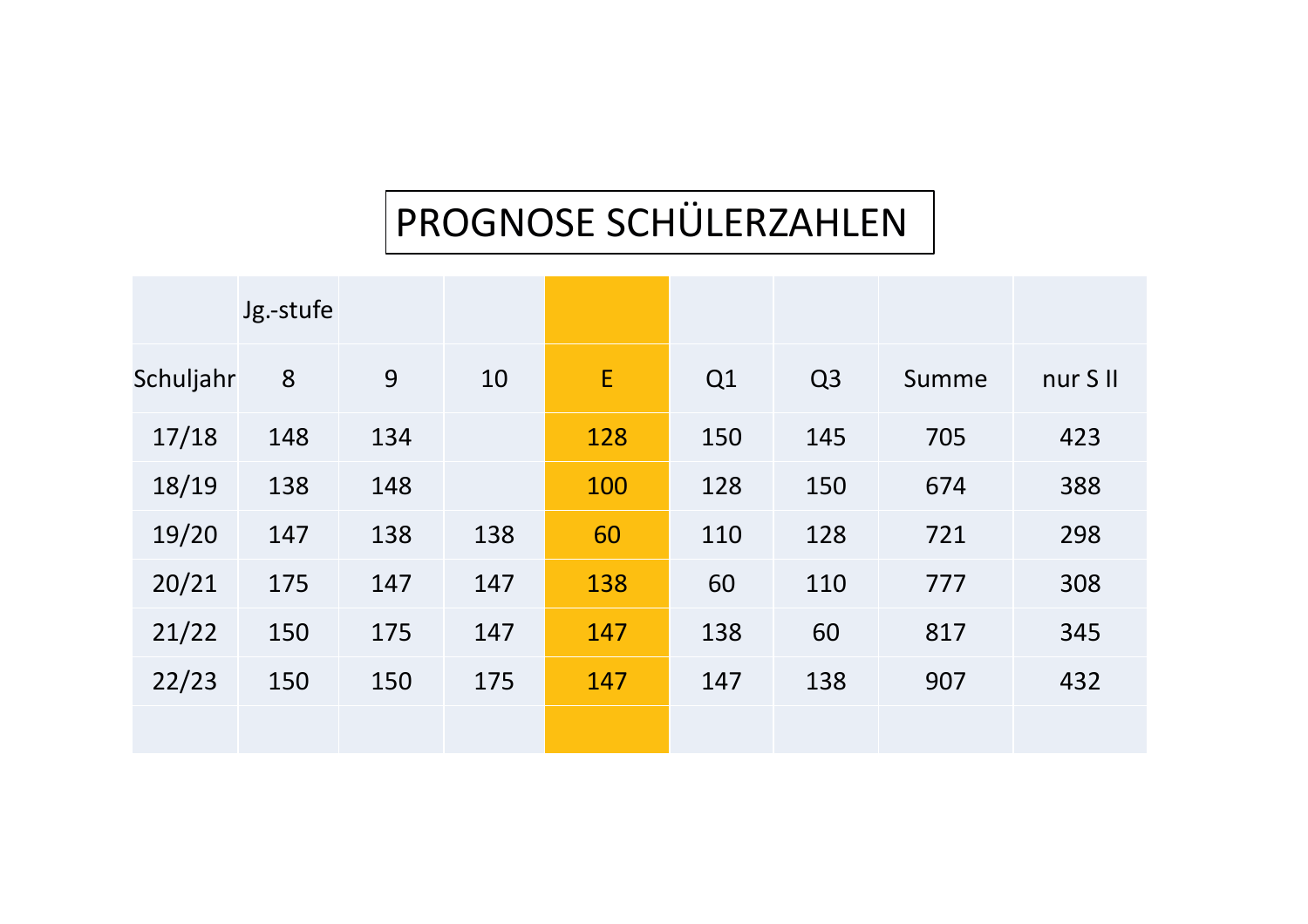# Die Einführungsphase...

- Klassen < 23 Schüler
- Mindestens 34 Wochenstunden
- · Pflichtstunden:

D (3), 1. FS (3), 2. FS (3), Ku/Mu/DSP (2) G (2), PoWi (2), Rel/Eth (2), M (4), NaWi (6)  $Spo(2)$ Summe: 29 WStd.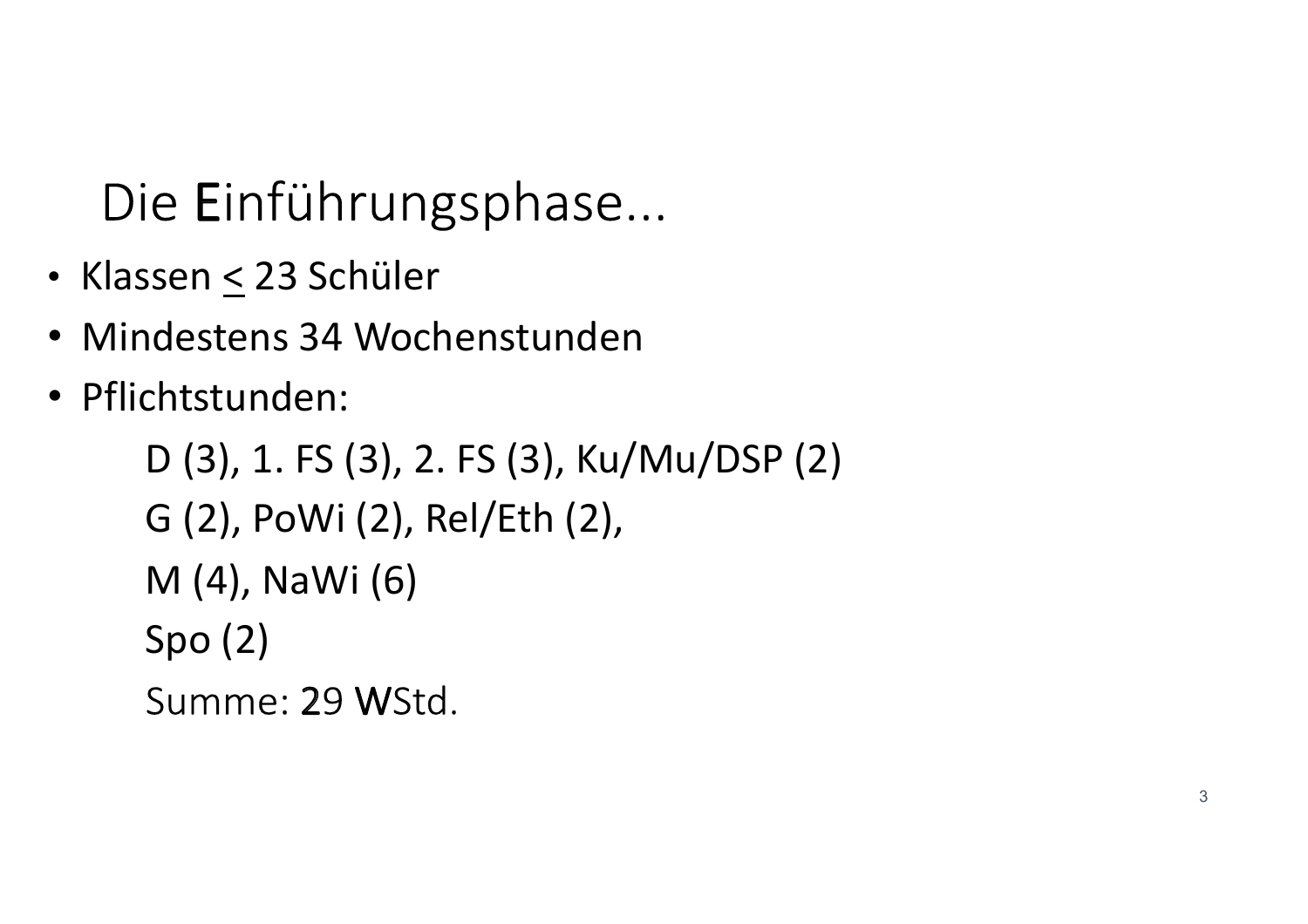# Die Einführungsphase...

#### **Bisher**

 $\mathsf{Neu}$ 

- Methodentraining (1)
- . Klassenlehrer/Neigungsfach (1)
- Verstärkung in D, E, M (je 1)
- . Wahlfach freiwillig

Summe:  $29 + 5 = 34 + (2)$ 

- Methodentraining (1)
- Klassenlehrer (1)
- **Verstärkung in allen FBn (2)**
- . Wahlfach Pflicht (2)
- · Zus. Unterstützungsangebote

Summe:  $29+6=35+(2)$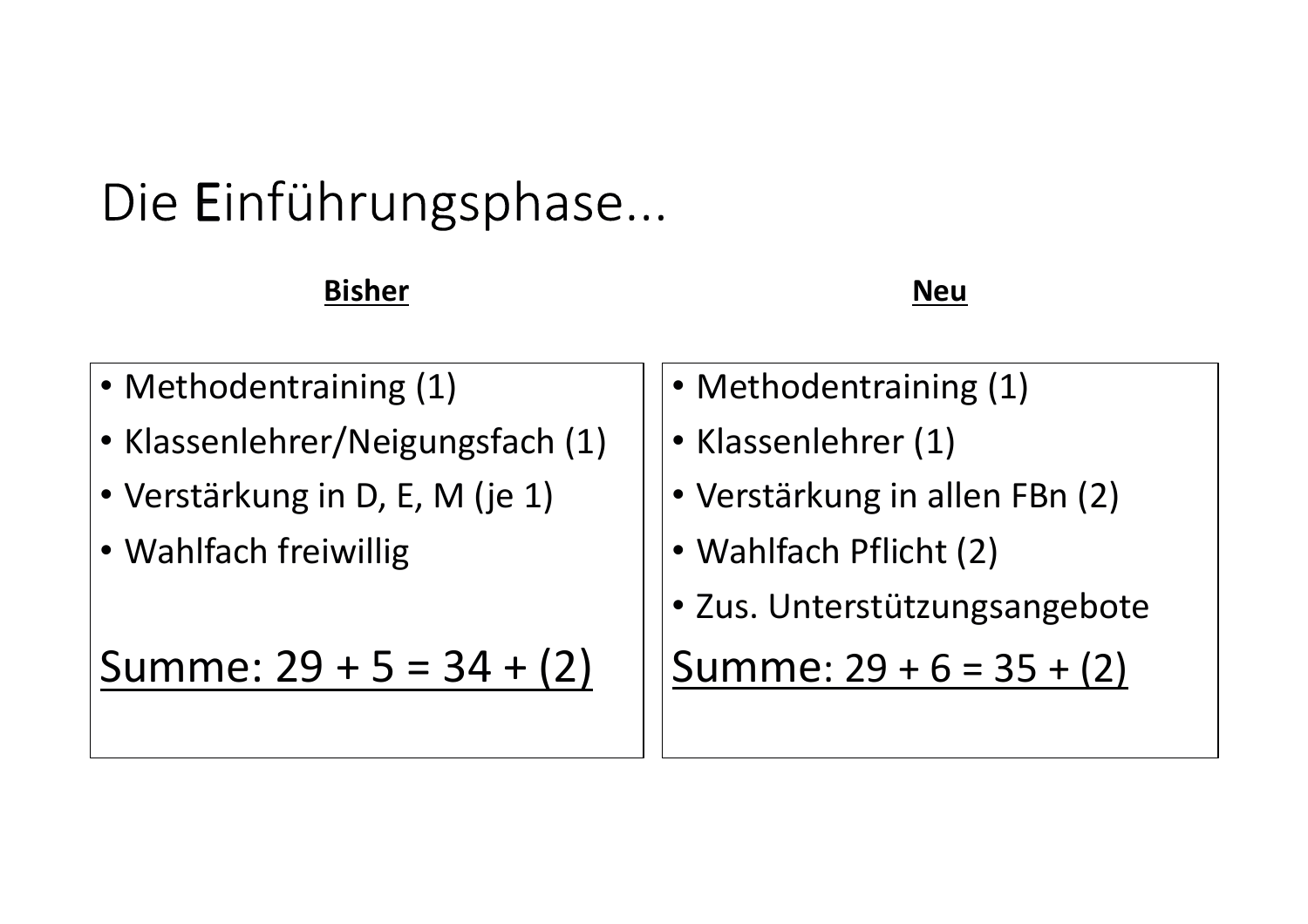

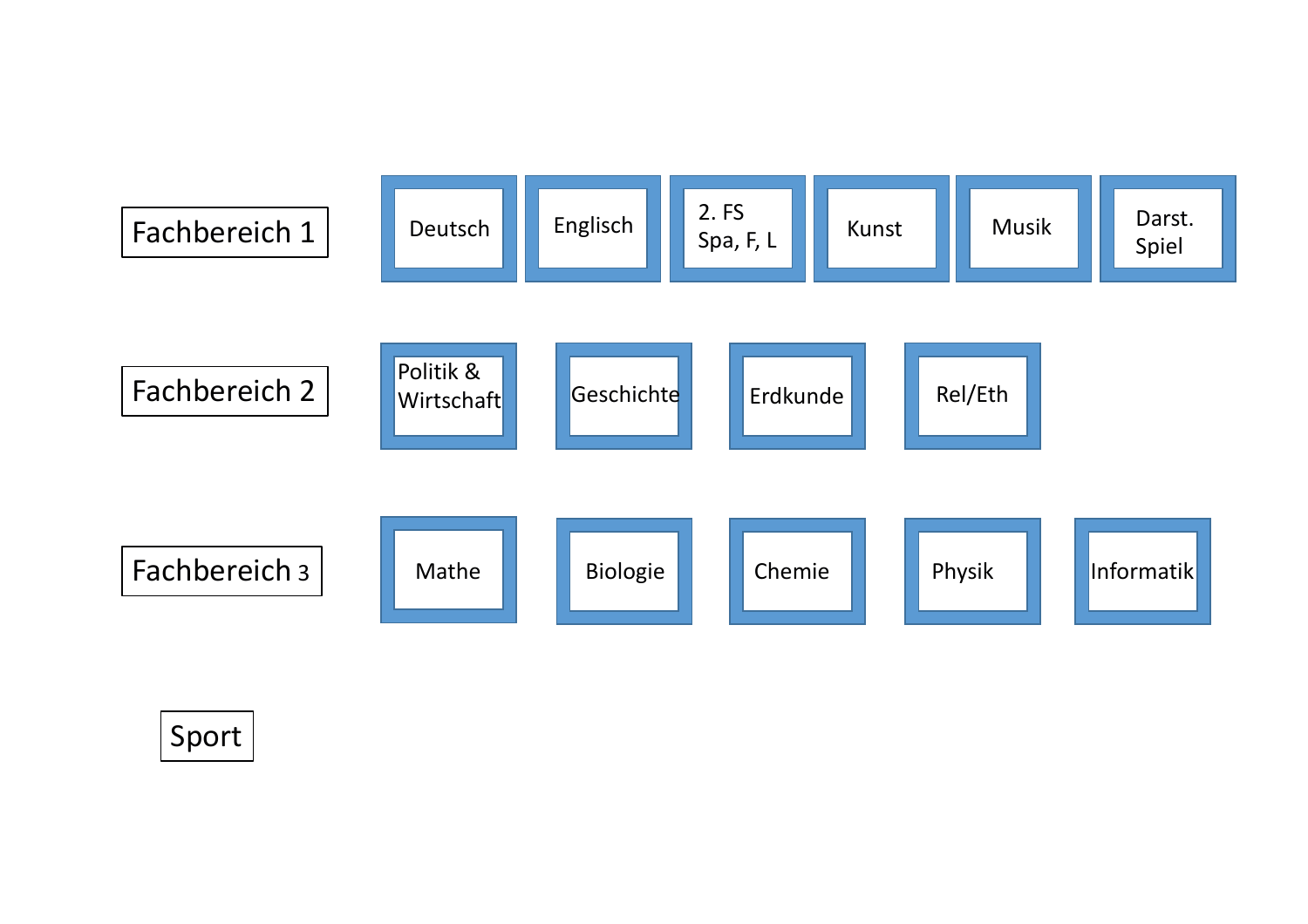

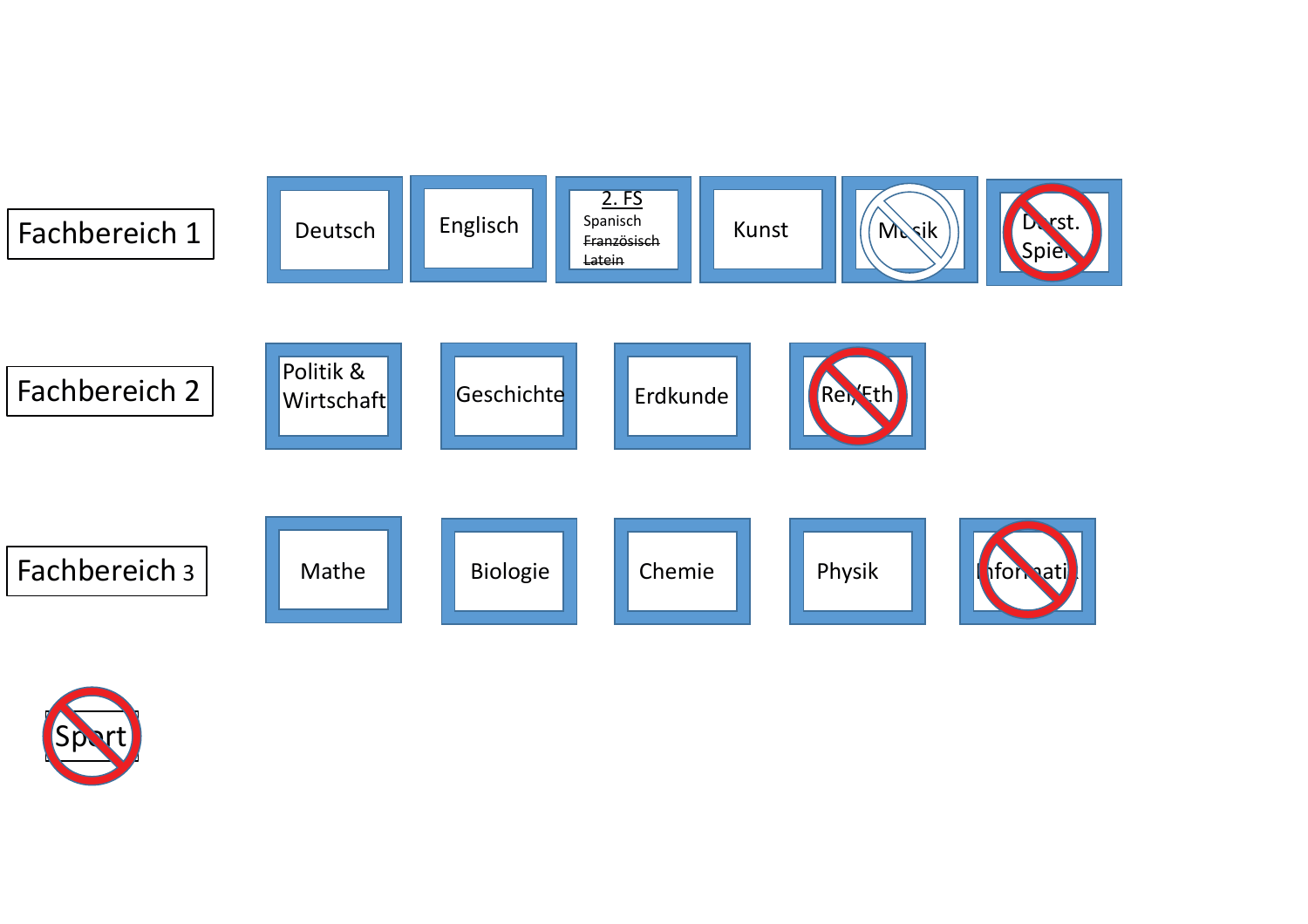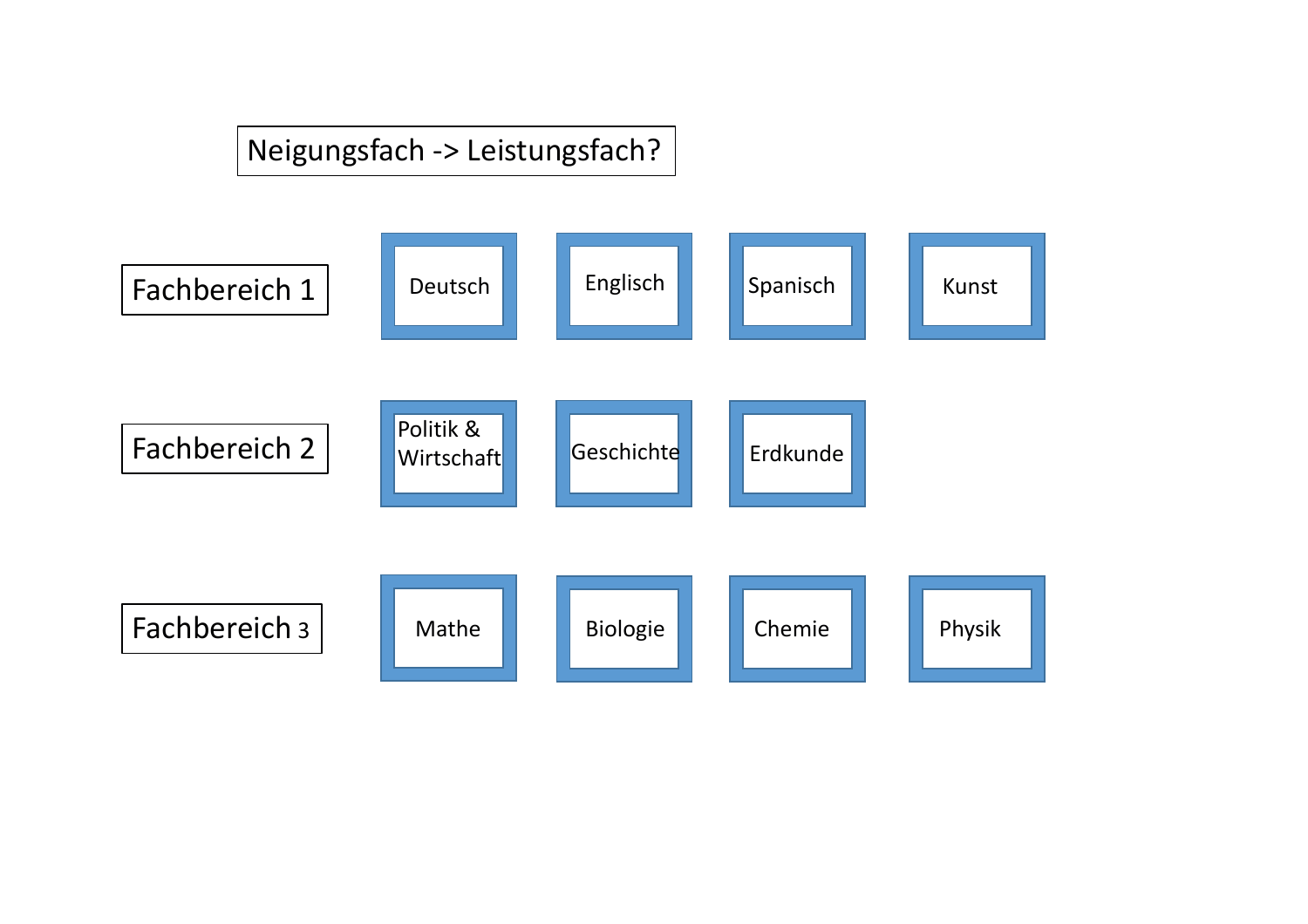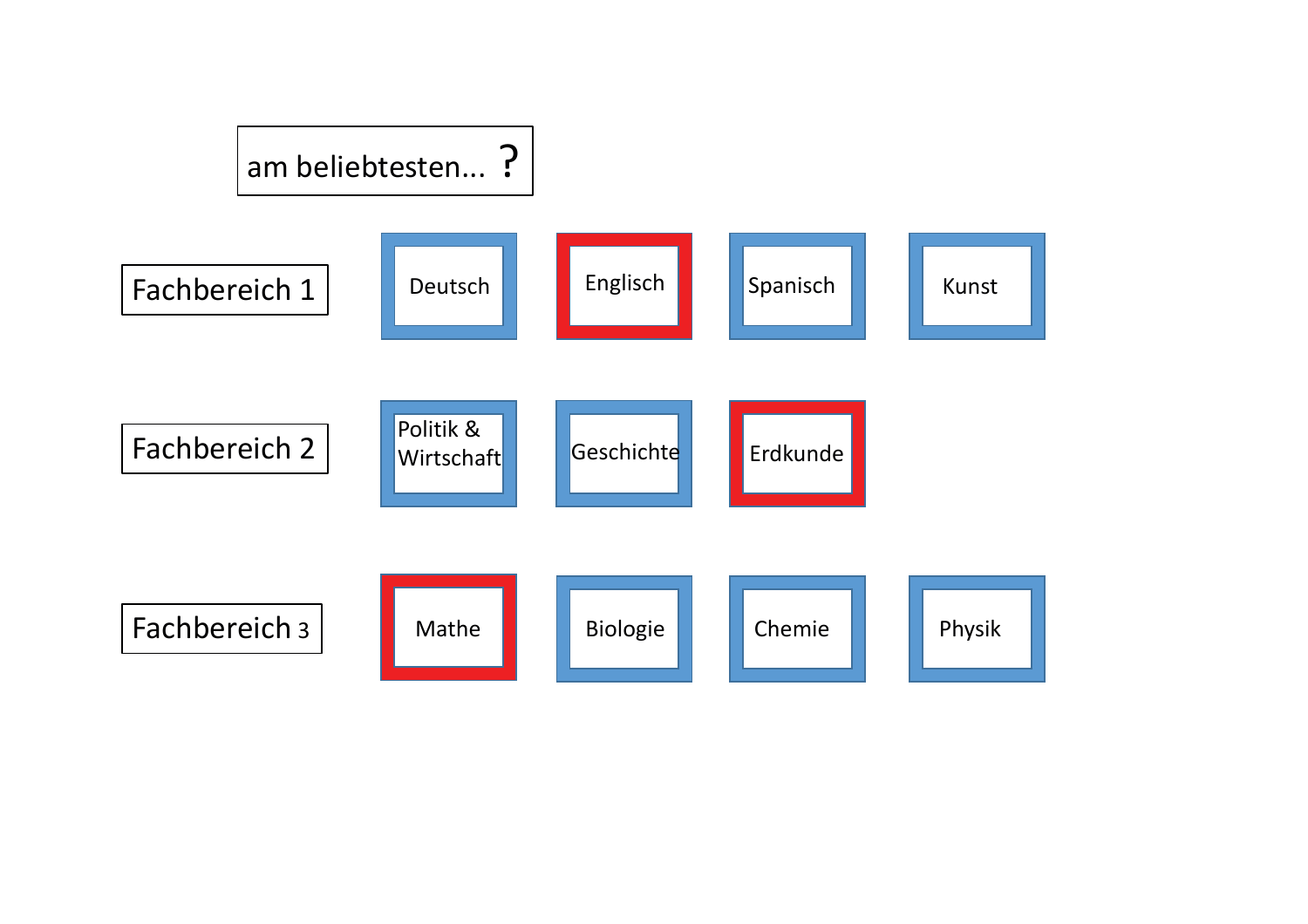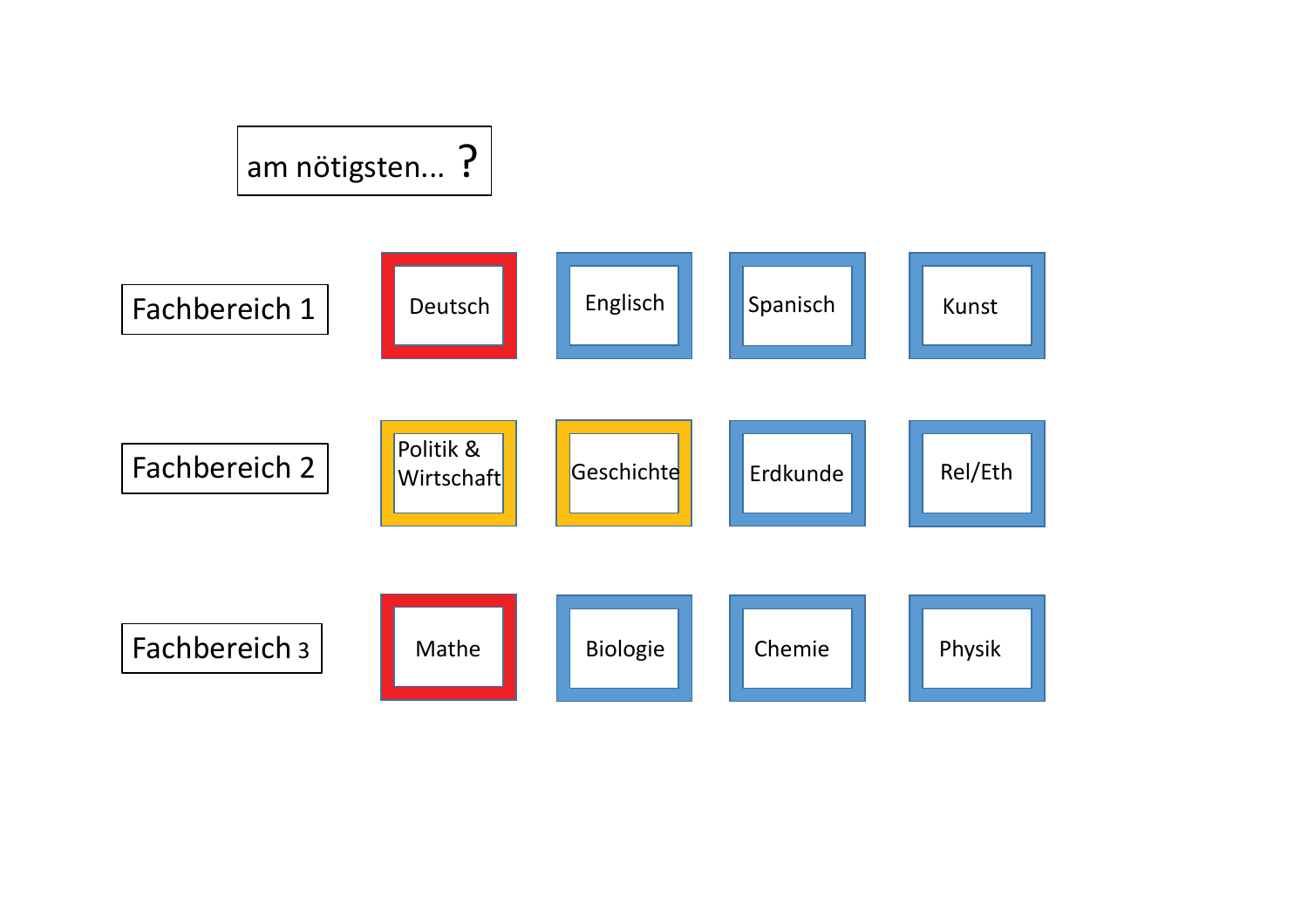### Leistungskurse ?

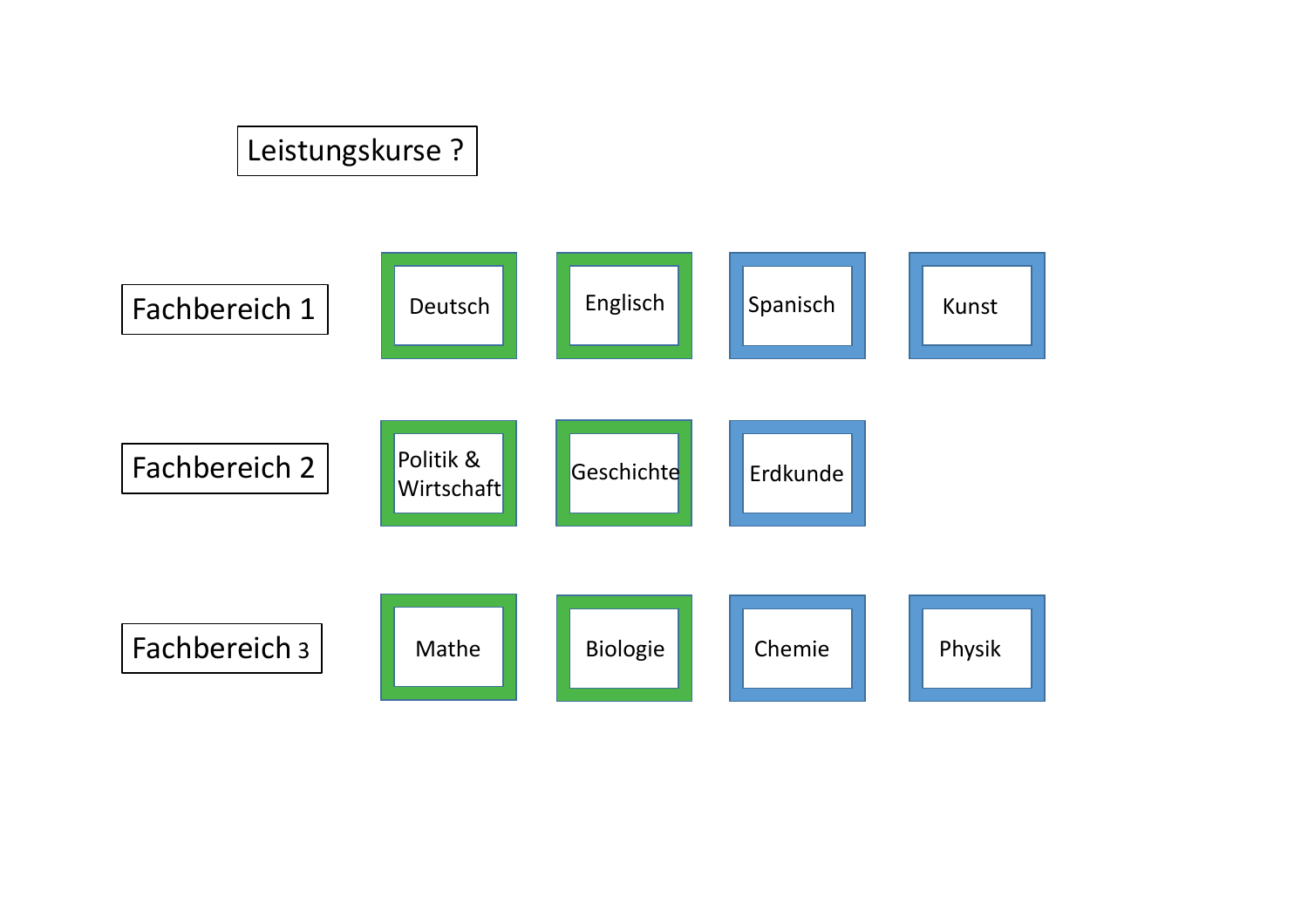| <b>Schuljahr 2017 / 18 II</b> |                |              |           |        |           |        |           |                   |           |    |              |  |
|-------------------------------|----------------|--------------|-----------|--------|-----------|--------|-----------|-------------------|-----------|----|--------------|--|
| Qualifikationsphase 1/2       |                |              |           |        |           |        |           |                   |           |    |              |  |
|                               |                | $Q1_a$       | $Q1_b$    | $Q1_c$ | $Q1_d$    | $Q1_e$ | $Q1_f$    | $Q1$ <sup>g</sup> | $Q1_h$    |    |              |  |
| Di. 5.6.                      | <b>LK</b>      | E            | Ε         | F      | Spa       | PoWi   | M         | B                 | P         |    |              |  |
| Mi. 3.4.                      | $1$ (Tut)      | Lö           | Fü        | Gr     | <b>Ng</b> | Wt     | P         | Rd                | Do        |    |              |  |
| Fr. 5. 6.                     | Raum           |              |           |        |           |        |           |                   |           |    |              |  |
|                               |                |              |           |        |           |        |           |                   |           |    |              |  |
| Mo. 1.2.                      | <b>LK</b>      | $\mathsf{D}$ | E         | Ku     | Mu        | PoWi   | Ek        | G                 | M         | B  | $Ch^*$       |  |
| Di. 7.                        | $\overline{2}$ | Ds           | Kö        | Mü     | Et        | Ws     | Ls        | Gp                | <b>Ot</b> | Wh | Wr           |  |
| Do. 3.4.                      |                |              |           |        |           |        |           |                   |           |    | mo1-3, di7/8 |  |
|                               |                |              |           |        |           |        |           |                   |           |    | * mit BG     |  |
| Mi 5/6                        | G              | D            | D         | D      | M         | M      | M         | Spo(2)            |           |    |              |  |
| Fr 1/2                        | 1              | <b>Rg</b>    | Dz        | Ho     | Ra        | Gs     | Hi        | Sz                |           |    |              |  |
|                               |                |              |           |        |           |        |           | fr $1/2$ .        |           |    |              |  |
| Mi 7/8                        | G              | D            | D         | D      | M         | M      | M         |                   |           |    |              |  |
| Fr 3/4                        | $\overline{2}$ | Bu           | <b>Hy</b> | Ro     | <b>Bz</b> | Zf     | Ζi        |                   |           |    |              |  |
|                               |                |              |           |        |           |        |           |                   |           |    |              |  |
| Mo <sub>9</sub>               | G              | G            | G         | G      | PoWi      | PoWi   | B         |                   |           |    |              |  |
| Do 5/6                        | $\mathbf{3}$   | Wn           | Gs        | WI     | Wü        | Sn     | <b>Bh</b> |                   |           |    |              |  |
|                               |                |              |           |        |           |        |           |                   |           |    |              |  |
| Mo 3/4                        | G              | E            | <b>DS</b> | G      | G         | PoWi   | PoWi      |                   |           |    |              |  |
| Di 8                          | 4              | Hd           | Ke        | Wt     | He        | Wn     | <b>Ot</b> |                   |           |    |              |  |
|                               |                |              |           |        |           |        |           |                   |           |    |              |  |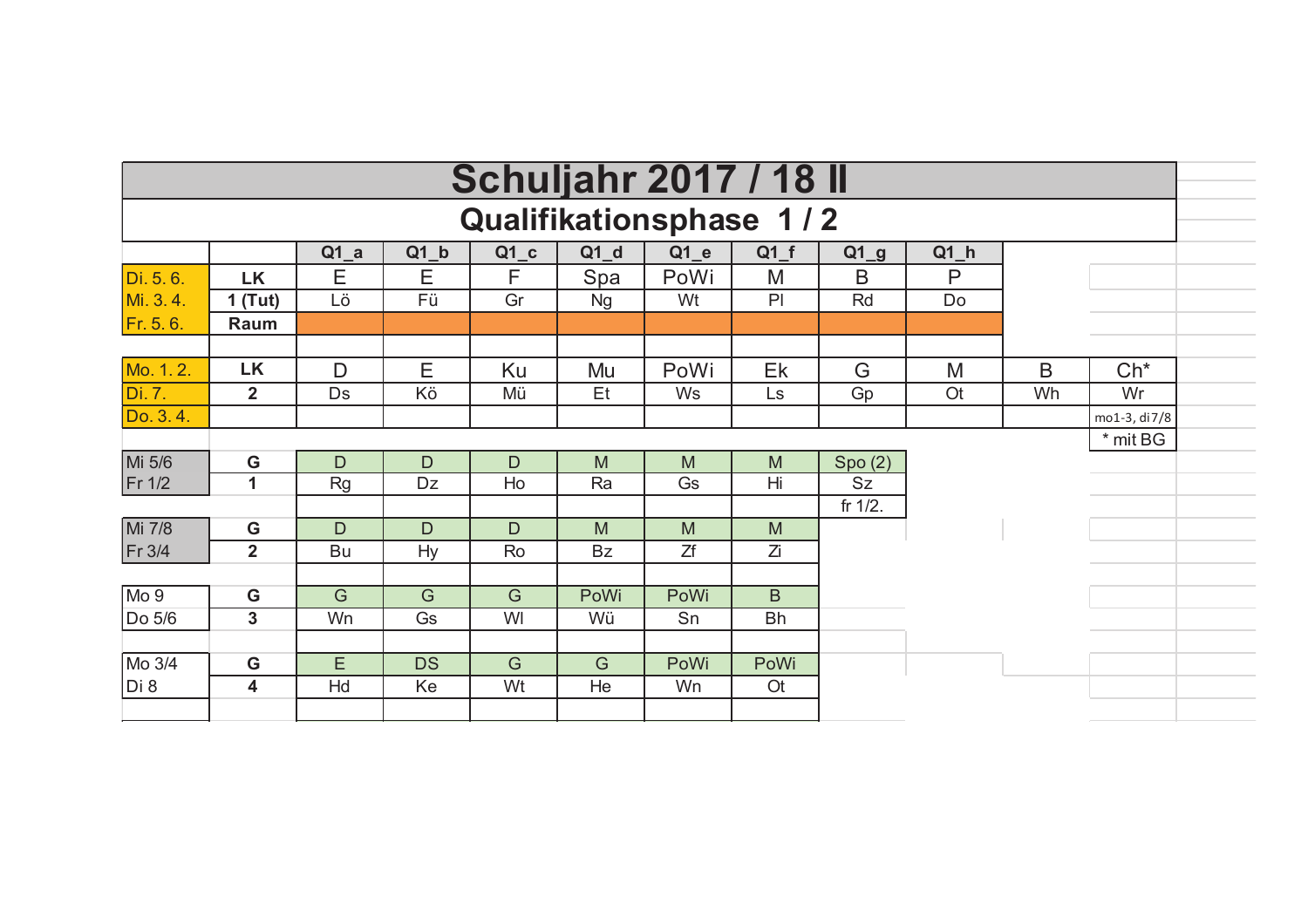#### Fächerwahl für die Einführungsphase **Schuljahr 2018/2019**

| Name: Vorname: Vorname:<br>Schule: when the set of the set of the set of the set of the set of the set of the set of the set o                                |                                                                                |         | Klasse: Kl'lehrer:                                                                                           |
|---------------------------------------------------------------------------------------------------------------------------------------------------------------|--------------------------------------------------------------------------------|---------|--------------------------------------------------------------------------------------------------------------|
| Wenn möglich, möchte ich mit eine Klasse gehen.                                                                                                               |                                                                                |         |                                                                                                              |
| a) Meine 1. Fremdsprache ist _______________________, begonnen in Jg. _______<br>b) Meine 2. Fremdsprache ist ______________________, begonnen in Jg. _______ | [] Zusätzlich wähle ich freiwillig als 3. Fremdsprache Spanisch (vierstündig). |         | [] Wenn ich bisher keine 2. Fremdsprache erlernt habe, beginne ich verpflichtend mit Spanisch. (vierstündig) |
| Als Pflichtkurs im künstlerisch Bereich wähle ich: Kunst [ ] Musik [ ] DSP [ ]                                                                                |                                                                                |         | bitte Erst- (1.) und Zweitwahl (2.) angeben!                                                                 |
| Als dritten Pflichtkurs im Fachbereich II wähle ich:<br>ev. Religion [ ] kath. Religion [ ]                                                                   |                                                                                | Ethik 「 |                                                                                                              |